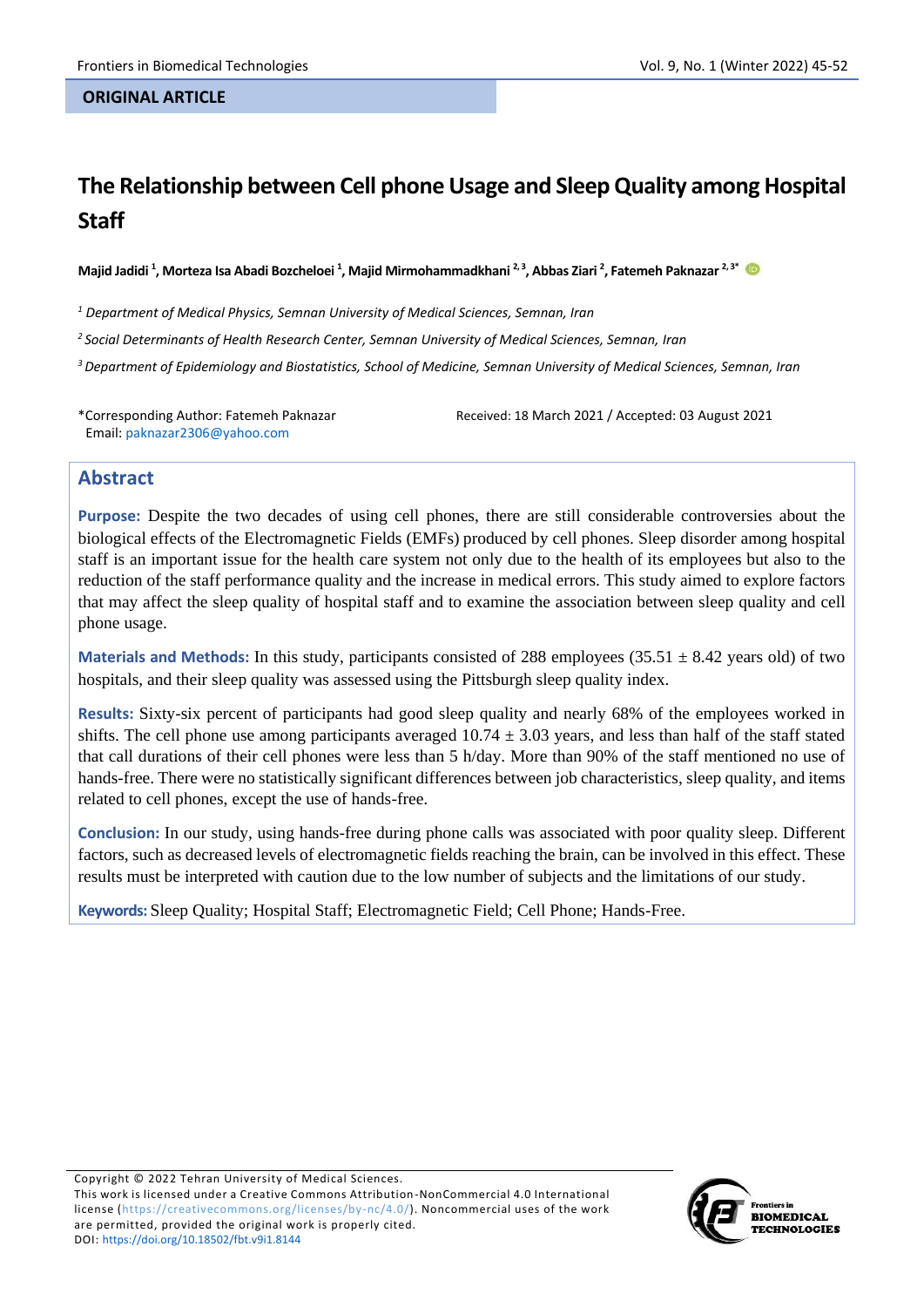## **1. Introduction**

Sleep is known as a factor of health and an aspect of improving people's daily functioning. Human resources are the most important part of any organization, and the progress of an organization depends on the physical, mental, social, and spiritual health of its human resources. Therefore, the staff members are one of the most important resources and assets of any hospital. Insomnia as one of the most common sleep disorders has a lot of difficulty in sleep initiation or maintenance and early morning awakening, which can cause fatigue, irritability, and a decrease in memory or concentration [\[1\].](#page-6-0) Sleep disorder among hospital staff is an important issue for the health care system not only due to the health of its employees but also to the reduction of the staff performance quality and the increase in medical errors. Therefore, it is important to identify and eliminate factors affecting the quality of sleep among hospital staff disorders and increase the quality of performance. In studies conducted by Shao *et al.* and Park *et al.*, sleep disorders and low sleep quality were reported among 57% and 79% of nurses, respectively [\[2,](#page-6-1)[3\].](#page-6-2)

Despite the growing number of cell phone users, there has been limited knowledge of the direct effect of cell phone usage on sleep and later daytime disorders. Considering the frequency of the waves and the location of the cell phone at the closest distance to the brain during the call, most of the energy of Electromagnetic Field (EMF) radiation is absorbed in the human brain [\[4\].](#page-6-3) Cell phone usage in a long time can cause neck pain, dry eyes, anxiety, phobias (nomophobia), and insomnia [\[5\].](#page-6-4) For this reason, symptoms such as depression, learning disabilities, decreased reaction time, and sleep disorders increase after cell phone use. In studies of Yioultsis, Hocking, Sandstrom, and Oftedal, exposure to cell phone EMF with normal power density or even less than the allowable limit (one  $mW/cm<sup>2</sup>$ ) caused headaches, heat in the ears, poor memory, and sleep disorder. These symptoms are directly related to the length and number of conversations per day [\[6-](#page-6-5)[9\].](#page-6-6) In this regard, Borbely *et al.* studied the effect of cellphone EMF on human sleep. The results showed an increase in sleep and a change in Electroencephalography (EEG) during sleep [\[10\].](#page-6-7) Moreover, Jech *et al.* concluded that the reaction time of individuals after radiation of EMF decreased by 20 milliseconds and could increase the rate of sleep among individuals [\[11\].](#page-6-8) The results of a one-year study

of high cell phone use showed that men had sleep disorders but women showed symptoms of depressio[n \[12\].](#page-6-9) Contrary to studies denoted above, Mann *et al.* found no changes in total sleep time after exposure to cell phone EM[F \[13\].](#page-6-10) Hence, this study aims to explore factors that affect the sleep quality of hospital staff and to examine the association between sleep quality and cell phone usage.

## **2. Materials and Methods**

#### **2.1. Participants**

This Cross-sectional analytic study was performed between two active educational hospitals affiliated with Semnan University of Medical Sciences, Iran (Kosar and Amir al-Momenin). Each of the hospital staff had the chance to participate in the study considering some inclusion criteria. Regarding the main objective of the research, the present study was performed among only hospital staff members, including nurses, hospital service workers (behkar), operating room technicians, nurse assistants (behyar), official staff, anesthesia technicians, lab staff, secretary, and radiology staff. The staff who entered the study agreed to participate, and those who reportedly had illnesses that directly or indirectly affected their sleep or were taking sleeping pills chronically were excluded from the study.

Sampling was performed by the stratified random sampling method in proportion to the number of staff in each of the two hospitals. The sample size was set to at least 265 people using the Cochran's formula for a finite population (N = 850, p = 0.5, q = 0.5, Z = 1.96, d = 0.05).

$$
n = \frac{\frac{z^2 pq}{d^2}}{1 + \frac{1}{N} \left[\frac{z^2 pq}{d^2} - 1\right]}
$$
(1)

The employee's information was collected by retaining a three-part self-statement questionnaire. The first and second parts of the questionnaire were developed as data gathering forms. The first part was developed to gather some information on the personal and professional characteristics of participants, including the name of the hospital, age, gender, work experience, job, and shift work. Within the second part, participants answered questions on the quantity of cell phone use. These questionsincluded years of cellphone use, average usage time, the number of calls per day, hands-free usage, cell shutdown before bedtime, and head-handset distance during sleep. The items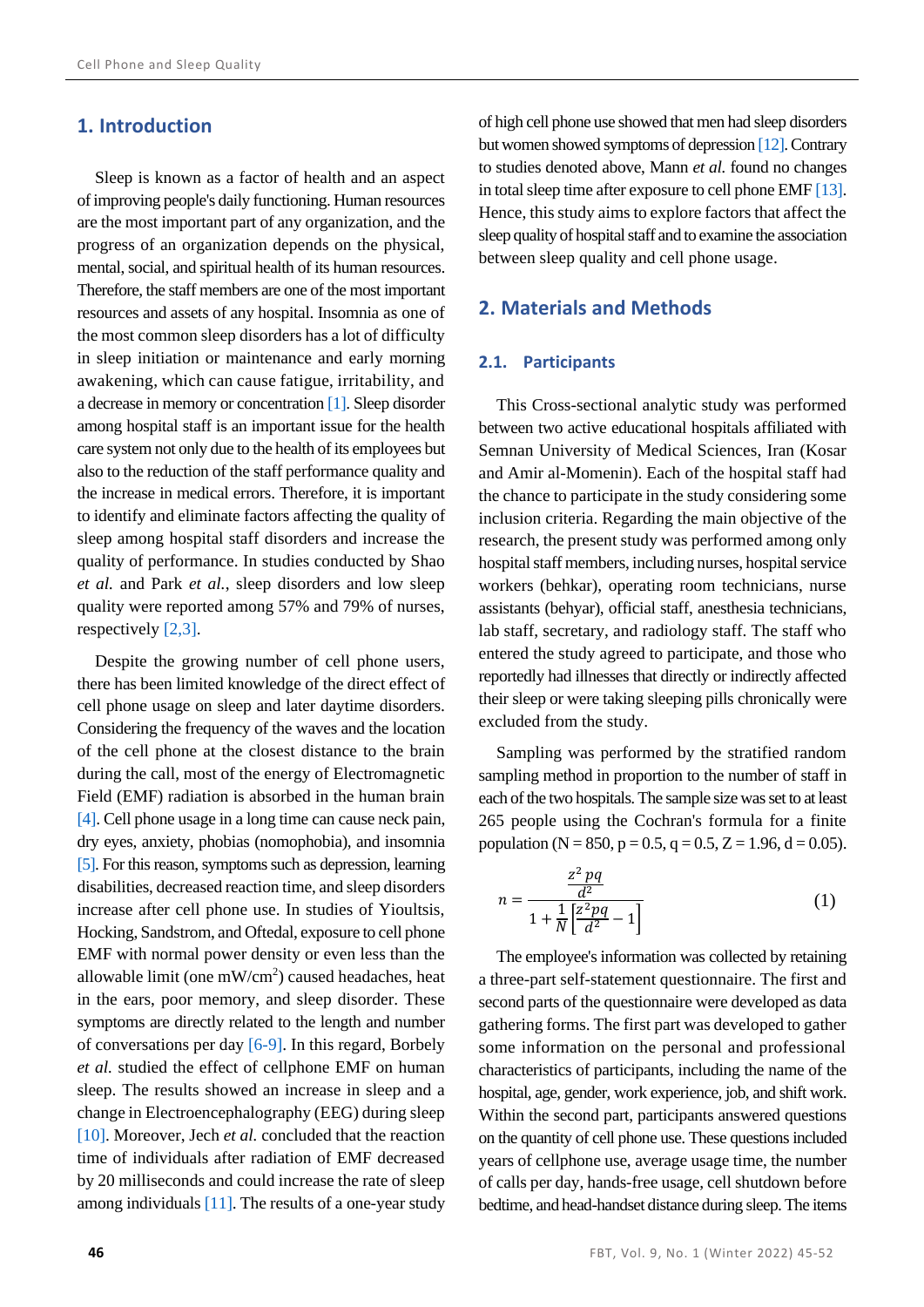were developed, evaluated, and validated qualitatively by a panel of experts. The face validity of the items was assessed in a pilot study of 10 people. The third part was associated with sleep quality assessment using the Pittsburgh Sleep Quality Index (PSQI), developed by Buysse *et al.* (1989) at the Pittsburgh Institute of Psychiatry, which is one of the simplest tools designed and built to measure sleep quality. The tool has nine items, but since question 5 alone contains 10 sub-items, the whole questionnaire has 19 items, which are scored on a 4-point Likert scale from 0 to 3. The questionnaire has seven subscales or components as follows: 1) subjective sleep quality, 2) sleep latency, 3) sleep duration, 4) habitual sleep efficiency, 5) sleep disturbance, 6) use of sleeping medication, and 7) daytime dysfunction. Buysse *et al.* first developed and introduced this questionnaire and obtained the internal consistency of the questionnaire using a Cronbach's alpha of 0.8[3 \[14\].](#page-6-11) Within the Persian version of this questionnaire, the validity and reliability were evaluated, with the latter obtained by a Cronbach's alpha  $(0.90)$  and the purification method  $(0.88)$  [\[15\].](#page-6-12) The individual score will be between 0 and 3, which are interpreted as follows: lack of sleep problem (0), medium sleep problem (1), serious sleep problem (2), and very serious sleep problem (3). The entire score or the PSQI global score may be a sum of seven subscales, which can be between 0 and 21. Gaining a total score above 5 within the whole questionnaire means poor sleep quality and otherwise means good sleep quality. The Research Ethics Committee of Semnan University of Medical Sciences approved all procedures of this study (IR.SEMUMS.REC.2016.85).

#### **2.2. Statistical Analysis**

The numerical variables were described using mean, standard deviation, median, and intermediate-range (Inter Quartile Range (IQR)). The number and percentage of participants were reported separately from the studied characteristics and variables in the form of frequency distribution tables. All participants were divided into two groups according to the Pittsburgh questionnaire in terms of sleep quality: good and poor quality (based on a total score above 5 as the cut-off). The relationship between each of the studied characteristics with sleep quality was investigated using simple logistic regression models and crude Odds Ratio (OR) was reported afterward. To match the main effect of the variables, a multiple logistic regression module was fitted to the data, and the adjusted odds ratio (adj. OR) was estimated and used in the final interpretation. The statistical tests were done using SPSS-18 software at a significance level of 5%.

## **3. Results**

In this study, participants consisted of 288 employees of two educational hospitals (Kosar and Amir al-Momenin) of Semnan University of Medical Sciences, Iran. The mean age of the participants was  $35.51 \pm 8.42$  years. Median and Inter Quartile Range (IQR) was 6 (3, 12) years of work experience. Among participants, 45.8% (132 people) were employed as nurses in the hospitals and 181 people (62.8%) had a bachelor's degree. Nearly 68% of the participating employees worked in shifts. The frequency distribution of staff in terms of hospital, place of employment, gender, education, occupation, and type of shift work is presented in [Table 1.](#page-2-0)

<span id="page-2-0"></span>**Table 1.** Frequency distribution of staff regarding the personal and job characteristics

| <b>Characteristics</b> | <b>Number</b>                                              | $\frac{0}{0}$ |       |
|------------------------|------------------------------------------------------------|---------------|-------|
|                        | Kosar                                                      | 223           | 77.4  |
| <b>Hospital</b>        | Amir al-Momenin                                            | 65            | 22.6  |
|                        | Male                                                       | 106           | 36.8  |
| Gender                 | Female                                                     | 182           | 63.2  |
|                        | <high-school< th=""><th>23</th><th>8.0</th></high-school<> | 23            | 8.0   |
| <b>Education</b>       | High-school                                                | 39            | 13.5  |
|                        | Technician                                                 | 22            | 7.6   |
|                        | <b>Bachelor</b>                                            | 181           | 62.8  |
|                        | Master                                                     | 23            | 8.0   |
|                        | <b>Nurse</b>                                               | 132           | 45.8  |
|                        | Hospital Service worker<br>(Behkar)                        | 38            | 13.2  |
|                        | Operating room technician                                  | 8             | 2.8   |
|                        | Nurse Assistant (Behyar)                                   | 11            | 3.8   |
| Job                    | Official staff                                             | 84            | 29.2  |
|                        | Anesthesia technician                                      | 6             | 2.1   |
|                        | Lab staff                                                  | 5             | 1.7   |
|                        | Secretary                                                  | 1             | .3    |
|                        | Radiology staff                                            | 3             | 1.0   |
| Shift-work             | Yes                                                        | 196           | 68.1  |
|                        | No                                                         | 92            | 31.9  |
|                        | <b>Total</b>                                               | 288           | 100.0 |

The mean and standard deviation of cell phone use among participants averaged  $10.74 \pm 3.03$  years (range: 3-25 years). Less than half of the participants stated that their cell phone call duration was less than 5 h a day, and more than 90% mentioned no use of hands-free. The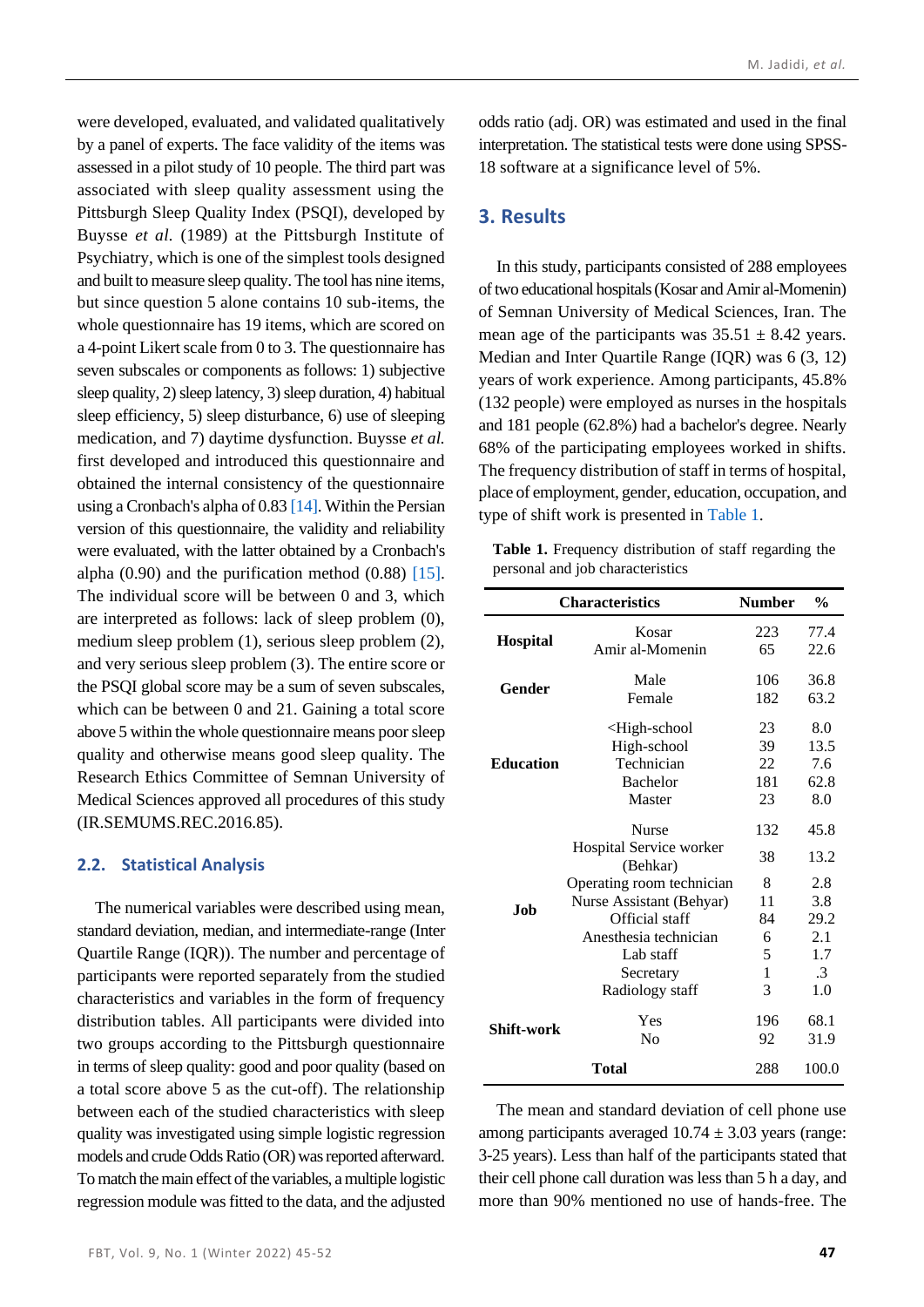frequency distribution of participants was considerable in terms of average call duration, the number of calls per day, hands-free use, handset turn off during sleep, and head-handset distance [\(Table 2\)](#page-3-0). According to the overall score of the PSQI, 192 (66.7%) and 96 (33.3%) individuals of the employees had good and poor sleep quality, respectively. Sleeping medication during workaday was not used in 91% (262) of the participants. The distribution of sleep quality in each of the Pittsburgh questionnaire subscales is shown in [Table 3.](#page-3-1)

The results of logistic regression analysis to determine the relationship between each of the variables studied with poor sleep quality [\(Table 4\)](#page-4-0) indicate that the type of hospital and the use of hands-free have a significant relationship with sleep quality (P<0.05). Hence, employment

<span id="page-3-0"></span>

| Table 2. Frequency distribution of staff regarding the |
|--------------------------------------------------------|
| mobile phone usage information                         |

| <b>Information</b>                                | <b>Number</b>       | $\frac{0}{0}$ |      |  |
|---------------------------------------------------|---------------------|---------------|------|--|
|                                                   | $<$ 30 min          | 184           | 63.9 |  |
|                                                   | 30-60min            | 76            | 26.4 |  |
| <b>Conversation time</b>                          | $1 - 1.5h$          | 18            | 6.3  |  |
| per day                                           | $1.5 - 2h$          | 5             | 1.7  |  |
|                                                   | >2h                 | 5             | 1.7  |  |
|                                                   | $<$ 5               | 136           | 47.2 |  |
|                                                   | $5-9$               | 95            | 33.0 |  |
| Number of calls                                   | $10-14$             | 39            | 13.5 |  |
| per day                                           | 15-19               | 9             | 3.1  |  |
|                                                   | 20 and more         | 9             | 3.1  |  |
| The common use                                    | Yes                 | 17            | 5.9  |  |
| of hands-free                                     | Nο                  | 271           | 94.1 |  |
| Turn off during                                   | Yes                 | 54            | 18.8 |  |
| sleep                                             | No                  | 234           | 81.3 |  |
|                                                   | $<$ 1 meter         | 182           | 63.2 |  |
| <b>Distance from the</b><br>device while sleeping | 1 meter and<br>more | 106           | 36.8 |  |
| Total                                             | 288                 | 100.0         |      |  |

in Amir al-Momenin Hospital and the use of handsfree showed decreases of 60% and 74% in the chance of having poor quality sleep, respectively.

## **4. Discussion**

According to the results of low quality of sleep, a significant difference was observed between two hospitals' staff members ( $P < 0.05$ ), which can be attributed to differences in the wards and the number of patients in Kosar Hospital, leading to lower sleep quality among the staffs. Medium sleep disturbance and medium subjective sleep quality were observed among 63.2% and about 80.6% of the hospital staff while 41.7% of all participants had medium daytime dysfunction. Chien *et al.* examined the quality of sleep among 156 female nurses using the Pittsburgh Questionnaire and reported that most nurses had poor sleep quality [\[16\].](#page-6-13) Park *et al.* studied the relationship between efficiency and sleep quality among 188 nurses in South Korean hospitals. The prevalence of poor sleep quality among nurses was reported to be 79% (3). In a study to investigate sleep disorders among nurses, 57% had poor sleep quality [\[2\].](#page-6-1) Since all hospital staff and not only nurses were surveyed in our study, the results are slightly different from the abovementioned studies.

In the present research, no significant relationships were found between age, gender, and education with sleep quality. Likewise, Liu *et al.* observed no significant relationships between age, level of education, and sleep quality [\[17\].](#page-6-14) According to the results of our study, there were no significant relationships between job duties, shift-work, work experience, and sleep quality. Ma *et al.* (2018) examined the relationship between work shifts and sleep quality among Chinese employees, and found a higher risk of sleep disorders among workers with flexible

<span id="page-3-1"></span>**Table 3.** Frequency distribution of staff regarding the severity of the sleep problems

|                            | No problem    |               | <b>Medium</b> |               | <b>Serious</b> |               | <b>Very serious</b> |                          |
|----------------------------|---------------|---------------|---------------|---------------|----------------|---------------|---------------------|--------------------------|
| <b>Components</b>          | <b>Number</b> | $\frac{6}{9}$ | <b>Number</b> | $\frac{0}{0}$ | <b>Number</b>  | $\frac{0}{0}$ | <b>Number</b>       | $\frac{6}{9}$            |
| Subjective sleep quality   | 55            | 19.1          | 182           | 63.2          | 42             | 14.6          | 9                   | 3.1                      |
| Sleep latency              | 69            | 24.0          | 134           | 46.5          | 58             | 20.1          | 27                  | 9.4                      |
| Sleep duration             | 169           | 58.7          | 64            | 22.2          | 37             | 12.8          | 18                  | 6.3                      |
| Habitual sleep efficiency  | 177           | 61.5          | 46            | 16.0          | 30             | 10.4          | 35                  | 12.2                     |
| Sleep disturbance          | 56            | 19.4          | 232           | 80.6          | ۰              |               |                     | $\overline{\phantom{0}}$ |
| Use of sleeping medication | 262           | 91.0          | 17            | 5.9           | 7              | 2.4           | 2                   | .7                       |
| Daytime dysfunction        | 92            | 31.9          | 120           | 41.7          | 57             | 19.8          | 19                  | 6.6                      |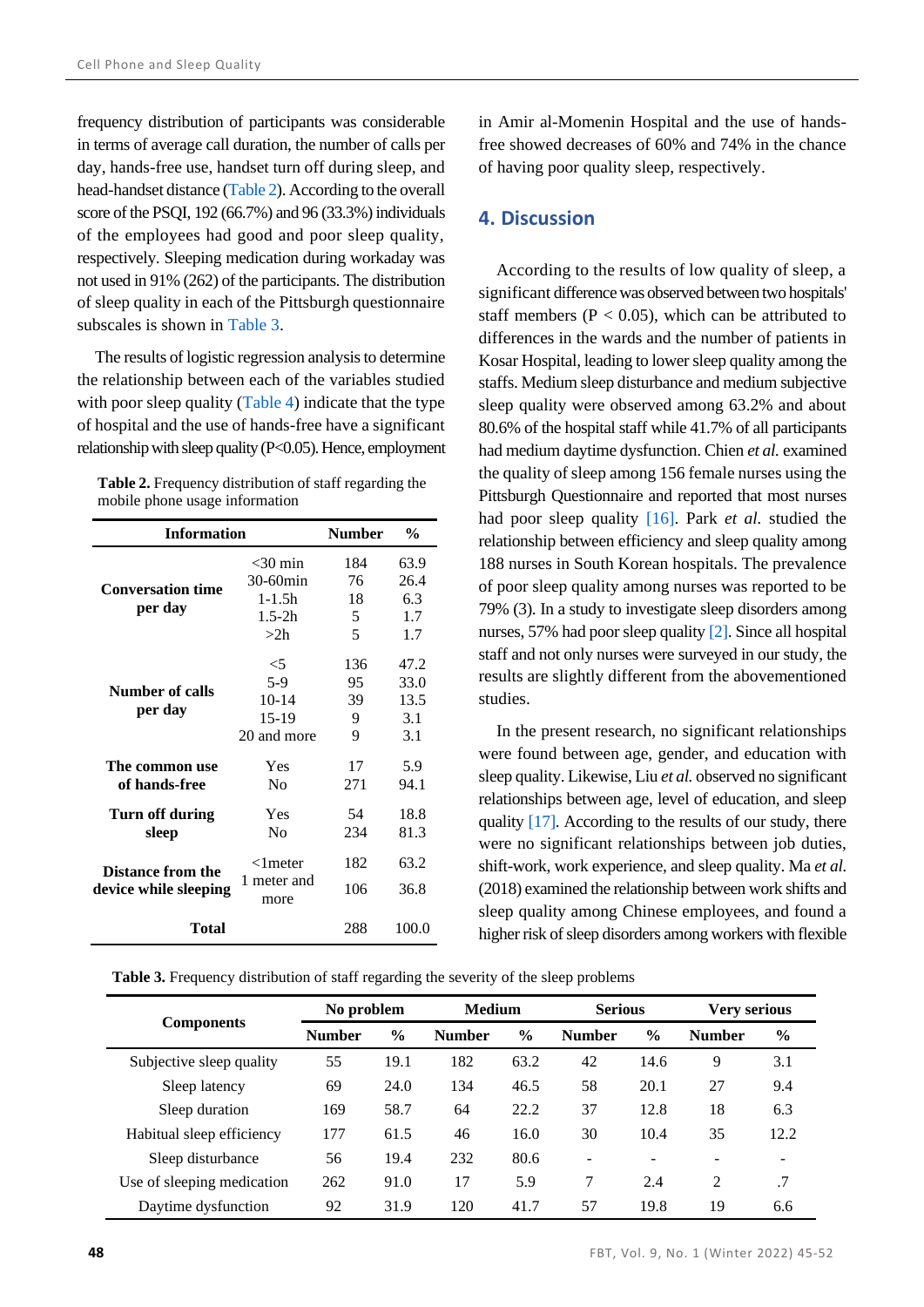| <b>Variables</b>                        |         | Crude OR- | 95% CI |              |              | Adj. OR- | 95% CI |              |
|-----------------------------------------|---------|-----------|--------|--------------|--------------|----------|--------|--------------|
|                                         |         |           | Lower  | <b>Upper</b> | $\mathbf{p}$ |          | Lower  | <b>Upper</b> |
| Hospital (Amir al-Momenin vs Kosar)     |         | .37       | .18    | .74          | $.016*$      | .40      | .19    | .84          |
| Age (year)                              |         | .98       | .95    | 1.01         | .366         | .98      | .94    | 1.02         |
| Gender (female vs male)                 |         | 1.25      | .75    | 2.09         | .320         | 1.36     | .74    | 2.51         |
| Job (nurses vs others)                  | .316    | 1.28      | .78    | 2.10         | .931         | 1.02     | .54    | 1.96         |
| Shift-work (no vs yes)                  | .655    | .88       | .52    | 1.50         | .784         | 1.09     | .58    | 2.05         |
| Years of service (year)                 | .359    | .98       | .95    | 1.01         | .990         | 1.00     | .95    | 1.04         |
| Education                               | .263    | 1.14      | .90    | 1.44         | .925         | 1.01     | .73    | 1.40         |
| Mobile phone use duration (year)        | .160    | 1.05      | .97    | 1.14         | .123         | 1.07     | .98    | 1.17         |
| Conversation time (per day)             | .136    | .78       | .56    | 1.08         | .059         | .65      | .42    | 1.01         |
| Number of calls (per day)               | .933    | .98       | .77    | 1.26         | .575         | 1.10     | .78    | 1.55         |
| Common use of hands-free                | $.028*$ | .32       | .12    | .88          | $.016*$      | .26      | .08    | .78          |
| Turn off during sleep                   |         | 1.23      | .64    | 2.34         | .519         | 1.25     | .62    | 2.53         |
| Distance from the device while sleeping |         | .74       | .44    | 1.24         | .571         | .85      | .48    | 1.49         |

<span id="page-4-0"></span>**Table 4.** The relationship between each of the variables of interest with poor sleep quality using simple and multiple models of logistic regression

shift[s \[18\].](#page-6-15) Similarly, Shao *et al.*reported that 57% of nurses had poor sleep quality [\[2\].](#page-6-1) McDowall *et al.* looked at the effect of shift work on sleep quality among nurses. After controlling factors such as age, sex, and work experience, shift nurses had significantly more sleep disorders than those with a fixed shift job. The difference in the results of our study with prior research can be attributed to the large number of samples (888 people) in the study of McDowall [\[19\].](#page-6-16)

Based on the results of the present study, no significant differences were observed between the items related to sleep quality and exposure to cell phone EMF (including the history of cell phone use, average call time in 24 h, duration of call time in 24 h, turning off the phone during sleep, and the phone-head distance during sleep). Nevertheless, a 74% decrease in the chance of having poor-quality sleep was detected among employees who used hands-free for calling time. This shows a large discrepancy between the present data and others. Borbely *et al*. and Wagner *et al.* concluded that an EMF in the cell range could have significant effects on sleep time [\[10,](#page-6-7) [20\].](#page-6-17) In a cross-sectional study, Sahin *et al.* observed a significant relationship between the score obtained from the problematic cell phone use scale and sleep disorder [\[21\].](#page-6-18) Moreover, Liu *et al*. report that EMF radiation causes poor sleep quality and affects sleep quality more than sleep duration among the workers [\[22\].](#page-6-19) Lee *et al.* evaluated the cell addiction questionnaire and found that high cell addiction increased the risk of poor quality sleep but had no effect on sleep duration [\[23\].](#page-6-20) In addition, the prevalence of difficulties of falling asleep and maintaining sleep increased with increasing exposure to short-wave broadcast transmitter EMF. Sleep quality improved after disruption of the EMF exposure [\[24\]](#page-6-21) and limiting cell phone use before bedtime was effective in dropping sleep latency and increasing sleep duration [\[25\].](#page-6-22) However, an increase in the brain tissue temperature generated by a cell phone EMF similar to the increased temperature due to hyperthermia or fever could create brain dysfunction [\[26\].](#page-7-0)

Cell phone EMF delivers considerable changes in the level of dopamine, norepinephrine, and serotonin in the mice's brain[s \[27\].](#page-7-1) Likewise, melatonin secretion (as the main hormone of the circadian timing system) is influenced by EMF radiation. The effects of these fields on pineal activity have been investigated using different studies [\[28\].](#page-7-2) In a study by Burch *et al.*, the call duration of more than 25 min a day decreased the level of melatonin secretion in populations of male electric utility workers [\[29\].](#page-7-3) In studies rodents, the exposure of rats to the 900-MHz cell phone EMF (2 h/day) resulted in a statistically significant decrease in pineal melatonin content [\[30\].](#page-7-4) Besides, a field of 1800-MHz EMF disturbed the rhythm of melatonin secretion in rats [\[31\],](#page-7-5) and irradiation of 835-MHz EMF (5 h/day) affected striatal neurons in C57BL/6 mice and led to a reduction in the dopamine concentration [\[32\].](#page-7-6)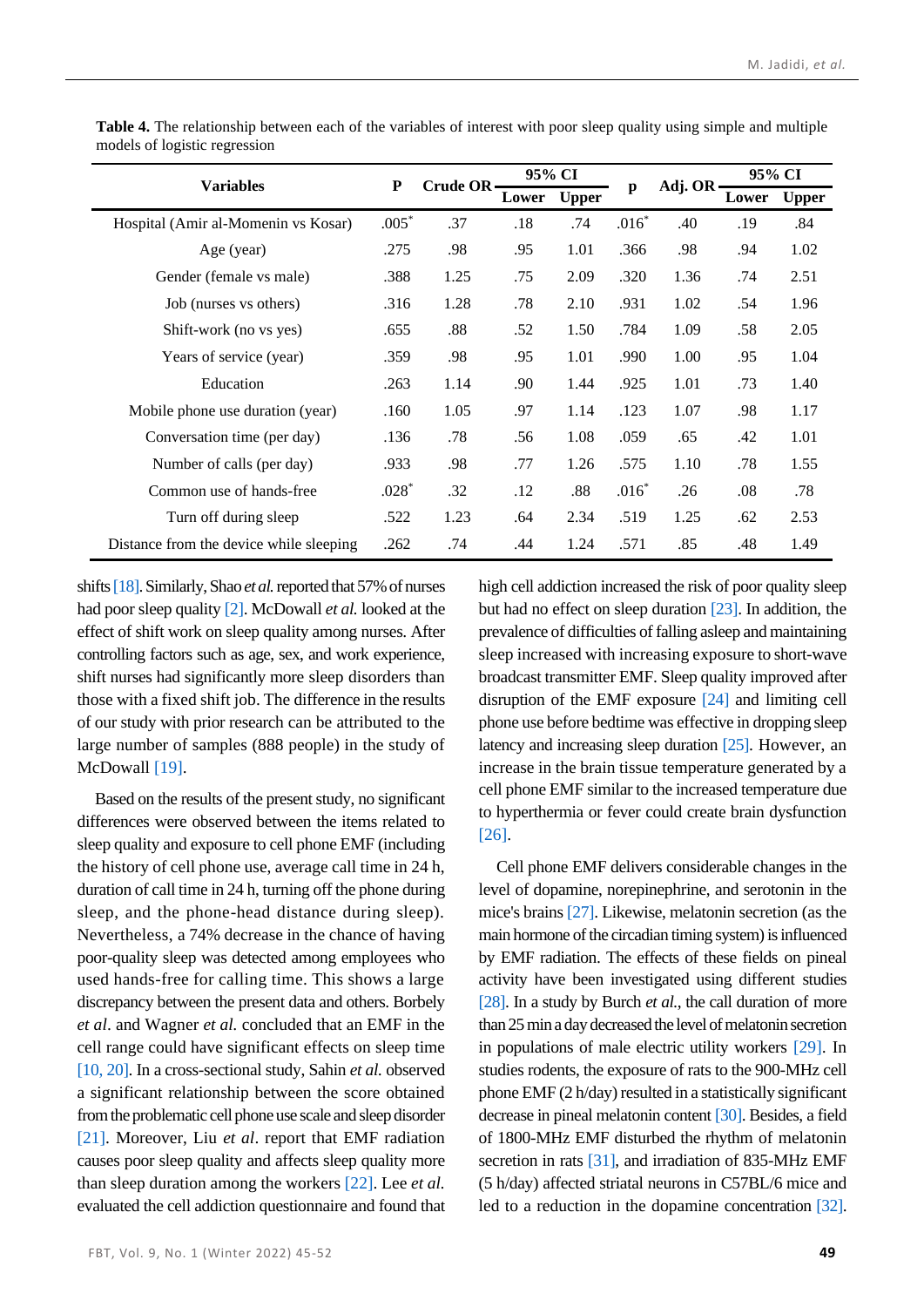However, exposure to cell phone EMF caused histamine, dopamine, adrenaline, and noradrenaline to increase and led to significant decreases in the serotonin and melatonin content of newborn rats' brains [\[33\].](#page-7-7) In contradiction to these investigations, Radon *et al.* concluded that 900-MHz EMF had no significant effect on melatonin levels in students [\[34\].](#page-7-8) In another experiment, exposure to the 1800-MHz EMF (30 min/day) had no change in the level of melatonin in rat serum [\[35\].](#page-7-9) Similarly, the exposure of hamsters to 383, 900, and 1800-MHz EMF (24 h/day) did not result in alternations of the melatonin secretio[n \[36\].](#page-7-10) The variation of melatonin is associated with various physiological disturbances such as sleep disorders, depression, stress, and cancer. Melatonin accumulates in the brain system at high levels compared to those in the bloodstream [\[37\].](#page-7-11) Hence, the pineal gland, melatonin secretion, and circadian system may be affected by EMF at the cell phone-call time.

Our results indicate that a 74% decrease in the chance of having poor-quality sleep was detected among employees who use hands-free for calling time. Although it is known that cell phones should usually be kept away from the brain, it should be borne in mind that this is only an observed relationship and never means that it is certainly causal. With innovative technology in human life, it is impossible to stay away from the EMF. Therefore, particular care must be taken when using a cell phone. In fact, the possible harmful effects of EMF may be reduced by increasing the cell phone distance from the brain, and an alternative way to reduce the negative effects of EMF is the usage of hands-free in call time. Our knowledge about the effects of EMF effects on the human brain is ambient, and there is not enough evidence about the biological mechanism of EMF. Moreover, it is necessary to conduct further research into the effects of EMFs on sleep quality.

Regarding the main objective of the research, the present study was performed on only hospital staff as a relatively homogeneous group. One of the effects of homogeneity is the diminution of some expected associations. For example, shift work was not significant in either the univariate or the multivariate model in our study. This finding can be attributed -to some extent and not completelyto the effect of homogeneity in nominally shift workers and others in terms of sleep quality among hospital staff.

Indeed, a small group (about 5.9%) of the study participants used hands-free, but their quality of sleep was very different from the others so that the observed association was significant even in the multivariate model in terms of adjusted odds ratio (OR=0.26, P=0.016).

However, the effect of the low sample size on that group caused a low precision of the estimate, which can be seen in the relatively wide estimated confidence interval (95% CI: 0.08, 0.78).

Poor sleep is associated with many factors and underlying conditions and their interactive effects can complicate the interpretation of the direction and magnitude of the observed associations; it can also be influenced by many unmeasurable environmental factors. Although we tried to consider some probable and measurable influential factors in the design and analysis as much as possible, we can never claim to have considered all of them. Even in the best linear models, there is a possibility that the truth will not be revealed. Therefore, we should be cautious in interpreting the results.

## **5. Conclusion**

The results of this study demonstrated that the sleep quality of hospital staff might be affected by cell phone use. In our study, using hands-free during phone calls was associated with poor quality sleep. Different factors, such as decreased levels of EMF reaching the brain, can be involved in this effect. The use of hands-free for calling time may decrease the chance of having poor quality sleep probably partly through declining the effects of EMF on the brain, while the participants who use handsfree are possibly those who care about their health and, hence, they possibly have a better diet or better lifestyle. Due to the limitations of our study, this finding must be interpreted with caution. Further research can be suggested in this regard.

## **Acknowledgments**

Ethical issues (including plagiarism, informed consent, misconduct, data fabrication and/or falsification, double publication and/or submission, redundancy, etc.) have been completely observed by the authors.

This work was supported by Semnan University of Medical Sciences (1082). We would like to thank the Kosar and Amir al-Momenin hospital staff (Semnan University of Medical Sciences, Iran) for their cooperation and for making available facilities for this work.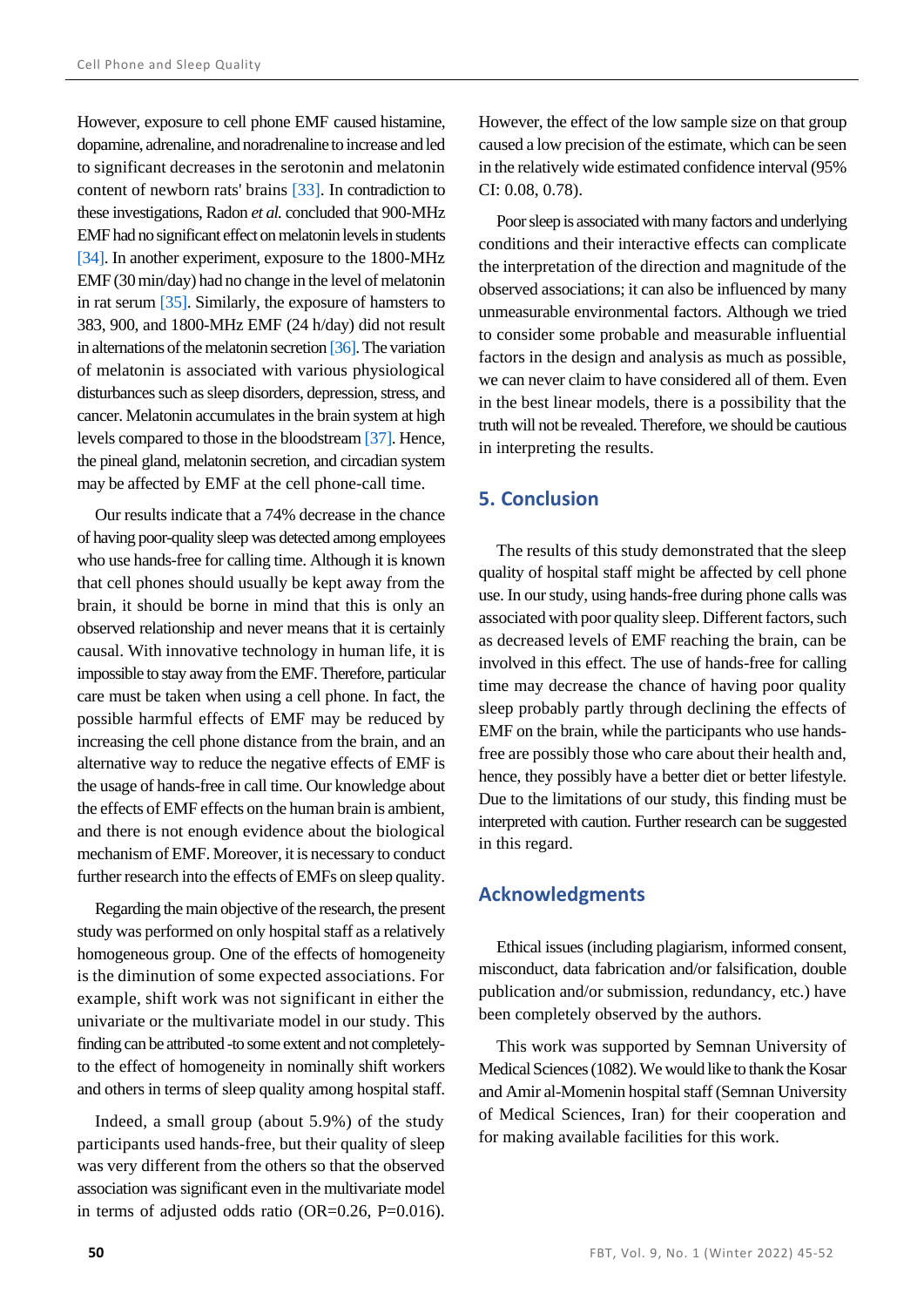# **References**

- <span id="page-6-0"></span>1- Akbari V, Hajian A, Mirhashemi MS. "Evaluating of Sleep Quality in Shift-Work Nurses; Iran." *J Sleep Disoreders Ther*; 5:1-4, (2016). DOI: 10.4172/2167-0277.1000225.
- <span id="page-6-1"></span>2- Shao MF, Chou YC, Yeh MY, Tzeng WC. "Sleep quality and quality of life in female shift-working nurses." *J AdvNurs*; 66: 1565-72, (2010).
- <span id="page-6-2"></span>3- Park E, Lee HY, Park CS. "Association between sleep quality and nurse productivity among Korean clinical nurses." *J NursManag*, 26(8): 1051-1058, (2018).
- <span id="page-6-3"></span>4- Weinberger Z, and Richter ED. "Cellular telephones and effects on the brain: The head as an antenna and brain tissue as a radio receiver.", *Med Hypotheses*; 59(6):703-705, (2002).
- <span id="page-6-4"></span>5- Aggarwal KK. "Twenty-six Percent Doctors Suffer from Severe Mobile Phone-induced Anxiety: Excessive use of Mobile Phone can be Injurious to your Health.", *Indian Journal of Clinical Practice,* 24(1); 7-9, (2013).
- <span id="page-6-5"></span>6- Hocking B, and Westerman R. "Neurological abnormalities associated with CDMA exposure." *Occup Med*, 5: 410-13, (2001).
- 7- Sandstrom M, Wilen J, Oftedal G, Hansson Mild K. "Mobile phone use and subject symptoms.Comparision of symptoms experienced by users of analogue and digital mobile phones.", *Occup Med*; 51: 25-35, (2001) .
- 8- Oftedal G, Wilen J, Sandstrom M, Mild KH. "Symptoms experienced in connection with mobile phone use." *Occup Med*; 50: 237-45, (2000).
- <span id="page-6-6"></span>9- Yioultsis TV, Kosmanias TI, Kosmidou EP, Zygiridis TT, Kantartzis NV, Xenos TD, Tsiboukis TD. "A comparative study of the biological effects of various mobile phone and wireless LAN antennas." *IEEE Transaction on Magnetic*; 38: 777-80, (2002).
- <span id="page-6-7"></span>10- Borbely AA, Huber R, Graf T, Fuchs B, Gallmann E, Achermann P. "Pulsed high-frequency electromagnetic field affects human sleep and sleep electroencephalogram."*Neurosci*  let; 275: 207-10, (1999).
- <span id="page-6-8"></span>11- Jech R, Sonka K, Ruzicka E, Nebuzelsky A, Jukilickova M, Nevsimalova S. "Electromagnetic field of mobile phones affects visual event related potential in patients with narcolepsy.", *Bioelectromagnetics*; 22: 519-28, (2001) .
- <span id="page-6-9"></span>12- Thomée S, Härenstam A, Hagberg M. "Mobile phone use and stress, sleep disturbances, and symptoms of depression among young adults-a prospective cohort study.", *BMCpublic health*; 11: 66, (2011).
- <span id="page-6-10"></span>13- Mann K, and Roschke J. "Effects of pulsed high-frequency electromagnetic fields on human sleep.", *Neuropsychology*; 33: 41-7, (1996).
- <span id="page-6-11"></span>14- Buysse DJ, Reynolds CF, Monk TH, Berman SR, Kupfer DJ. "The Pittsburgh sleep quality index: A new instrument for psychiatric practice and research.", *Psychiatry Res*;28(2):193- 213, (1989).
- <span id="page-6-12"></span>15- Heidari AR, Ehteshamzadeh P, Marashi M. "The Relationship between insomnia intensity, sleep quality, sleepness and mental health disorder with educational performance in female adolescences of Ahwaz city." *WOMAN AND CULTURE*;1(4):65-76, (2010).
- <span id="page-6-13"></span>16-Chien PL, Su HF, Hsieh PC, Siao RY, Ling PY, Jou HJ. "Sleep Quality among Female Hospital Staff Nurses." *Sleep Disorders*; (2013).ID: 283490, 1-7. doi.org/10.1155/2013/283490.
- <span id="page-6-14"></span>17- Liu H, Chen G, Pan Y, Chen Z, Jin W, Sun C, Chen C, Dong X, Chen K, Xu Z. "Occupational electromagnetic field exposures associated with sleep quality: a crosssectional study." *PloS one*; 9: e110825, (2014) .
- <span id="page-6-15"></span>18- Ma Y, Wei F, Nie G, Zhang L, Qin J, Peng S, Xiong F, Zhang Z, Yang X, Peng X, Wang M, Zou Y. "Relationship between shift work schedule and self-reported sleep quality in Chinese employees." *Chronobiol Int*; 35(2): 9- 16, (2018) .
- <span id="page-6-16"></span>19- McDowall K, Murphy E, Anderson K. "The impact of shift work on sleep quality among nurses." *Occup med (Lond)*; 67(8): 621-25, (2017).
- <span id="page-6-17"></span>20-Wagner P, Röschke J, Mann K, Hiller W, Frank C. "Human sleep under the influence of pulsed radiofrequency electromagnetic fields: a polysomnographic study using standardized conditions." *Bioelectromagnetics*;19: 199-202, (1998).
- <span id="page-6-18"></span>21- Sahin S, Ozdemir K, Unsal A, Temiz N. "Evaluation of mobile phone addiction level and sleep quality in university students." *Pak J Med Sci*;29(4): 913-918, (2013).
- <span id="page-6-19"></span>22- Liu R, Zee PC, Chervin RD, Arguelles LM, Birne J, Zhang S, Christoffel KK, Brickman WJ, Zimmerman D, Wang B. "Short sleep duration is associated with insulin resistance independent of adiposity in Chinese adult twins." *Sleep medicine*; 12: 914-9, (2011).
- <span id="page-6-20"></span>23- Lee JE, Jang S-I, ju YJ, Kim W, Lee HJ, Park E-C. "Relationship between Mobile Phone Addiction and the Incidence of Poor and Short Sleep among Korean Adolescents: a Longitudinal Study of the Korean Children & Youth Panel Survey." *J Korean Med Sci*; 32: 1166-1172, (2017)[. https://doi.org/10.3346/jkms.2017.32.7.1166](https://doi.org/10.3346/jkms.2017.32.7.1166)
- <span id="page-6-21"></span>24- Abelin T, Altpeter E, Roosli M. "Sleep disturbances in the vicinity of the short-wave broadcast transmitter Schwarzenburg." *Somnologie*; 9 (4): 203-9, (2005).
- <span id="page-6-22"></span>25- He J-w, Tu Z-h, Xiao L, Su T, Tang Y-x. "Effect of restricting bedtime mobile phone use on sleep, arousal, mood, and working memory: A randomized pilot trial." *PLoS One*;15(2): 1-13, (2002).